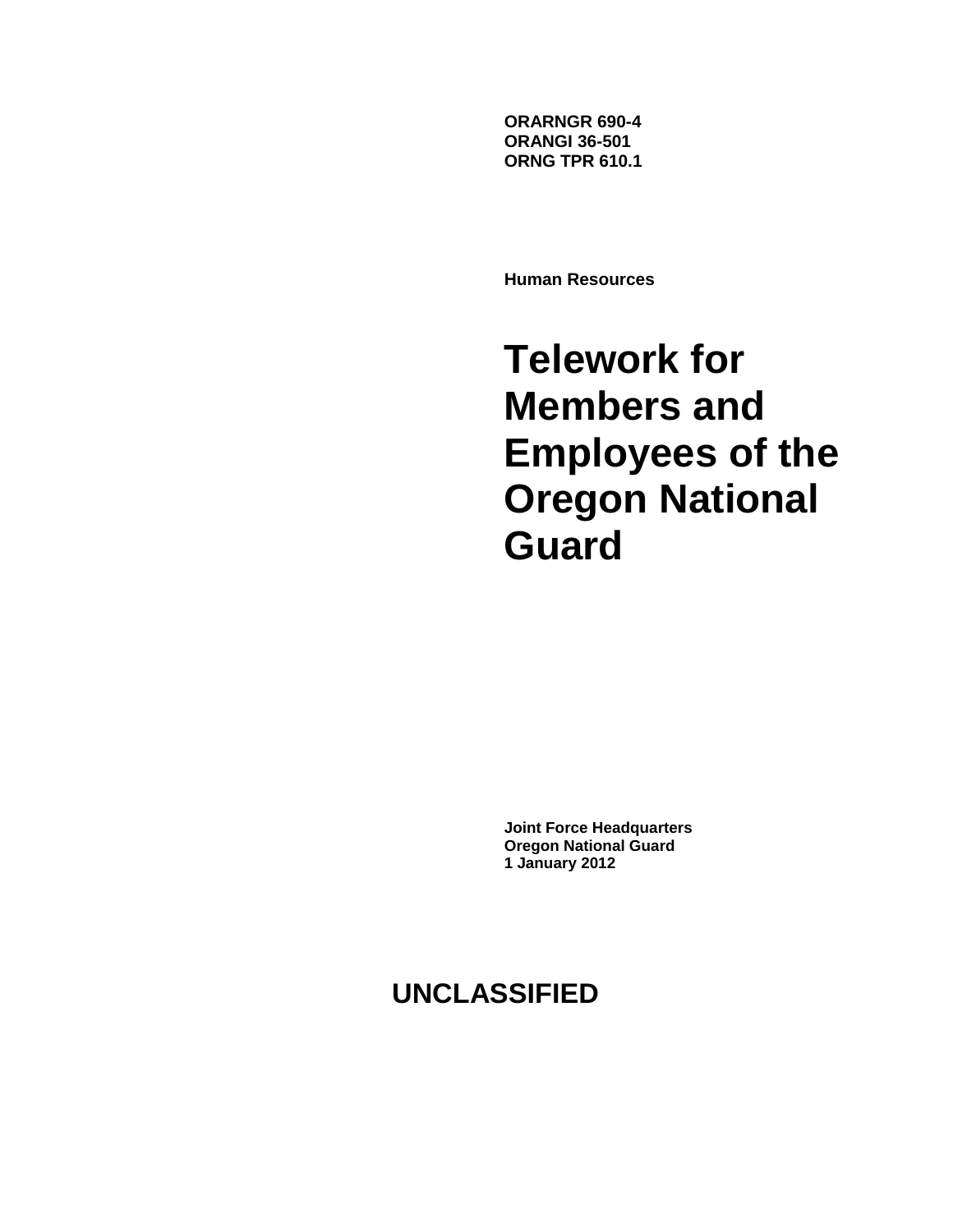## (THIS PAGE INTENTIALLY LEFT BLANK)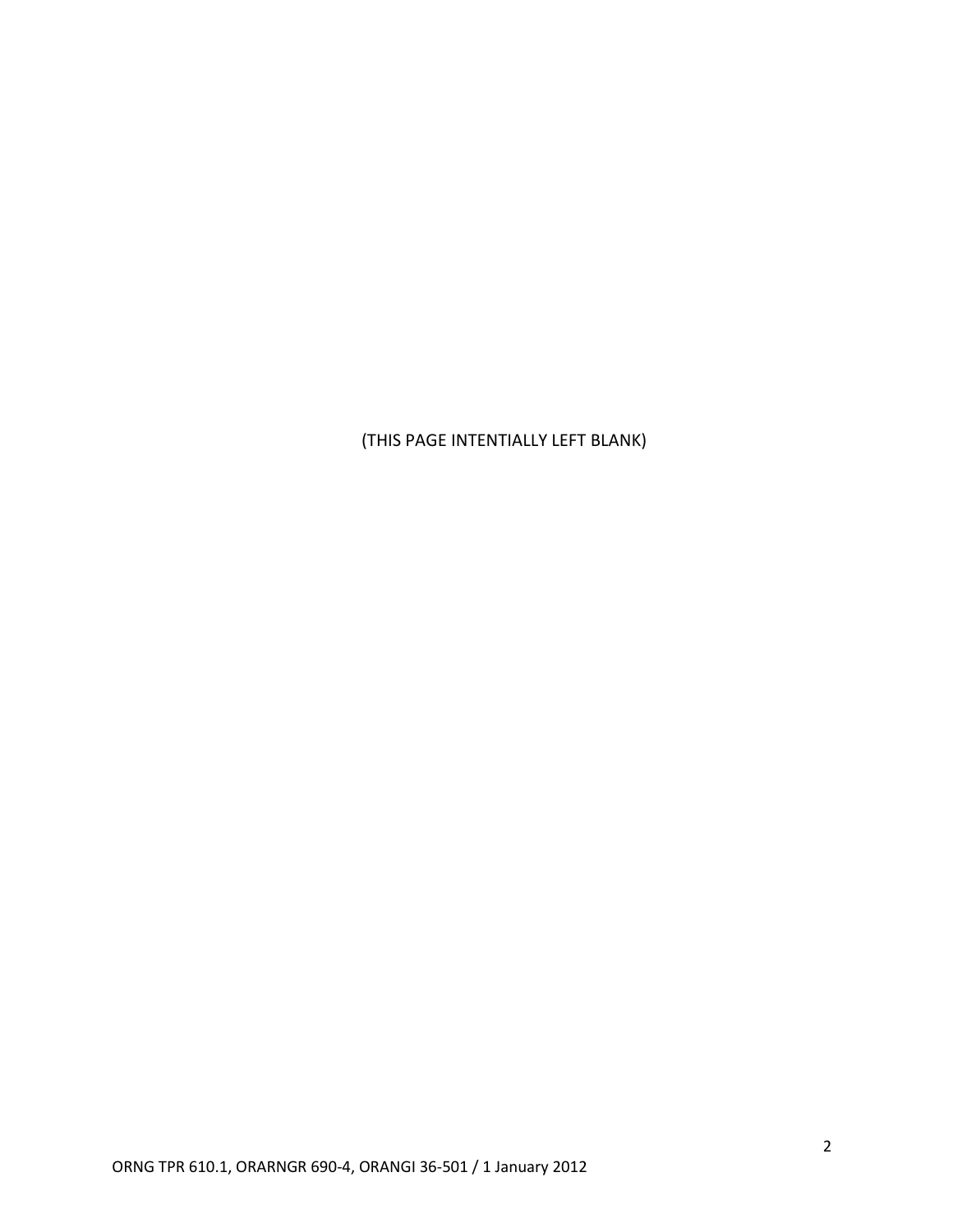#### **Headquarters ORARNGR 690-4 Oregon Military Department ORANGI 36-501 Salem, OR ORNG TPR 610.1 1 January 2012**

#### **Human Resources**

## **Telework for Members of the Oregon National Guard**

By Order of the Governor:

RAYMOND F. REES Major General Adjutant General



COL (Ret), ORARNG Chief of Joint Staff

**History**. This publication replaces ORARNGR 690-4 / ORANGI 35-501/ ORNG TPR 610.1, dated 1 January 2005

**Summary**. This publication establishes policy and implements the procedures for requesting and monitoring telework arrangements between commanders, supervisors, soldiers, airmen, and employees of the Oregon National Guard.

#### **Proponent and exception**

**authority**. The proponent for this regulation is the Director of Manpower and Personnel (J1). The Director has authority to approve exceptions to this regulation that are consistent with controlling law and regulation. The Director may delegate this approval authority in writing, to a branch chief or specialist in the proponent office.

#### **Applicability.**

The provisions of this policy apply to all full-time Federal Employees of the ORNG.

**Distribution.** This publication is available through links on several ORNG web sites or in print media, through the Human Resources Office (HRO) at 503-584-3975.

## **Contents**

#### **Section 1 - General**

Introduction 1-1, *page 5* Purpose 1-2, *page 5* Responsibilities 1-3, *page 5*

## **Section 2 – Applicable Policies**

Eligibility 2-1, *page 8* Work Schedules and Assignments 2-2, *page 8* Employee Telework Agreement 2-3, *page 8* Telework Training 2-4, *page 9* Time and Attendance 2-5, *page 9* Compensation 2-6, *page 9* Family Care 2-7, *page 9* Accommodations for Employees with Disabilities 2-8, *page 9*

#### **Section 3 –Safety**

Accidents and Property Damage 3-1, *page 10*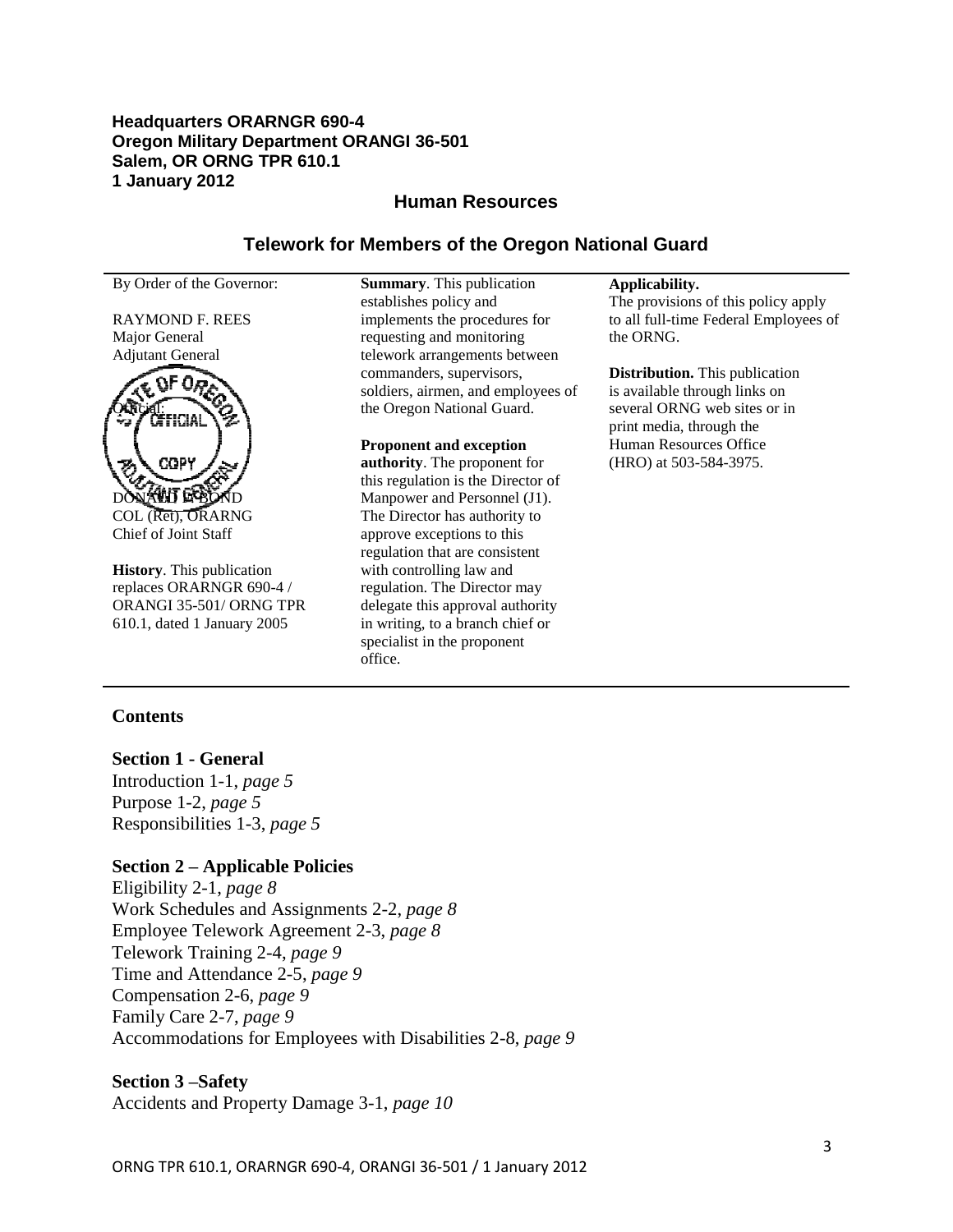Continuity of Operations Plans (COOP) 3-2, *page 10* Alternative Worksite / Office Space 3-3, *page 10*

#### **Section 4 - Security**

For Official Use Only (FOUO) 4-1, *page 10* Computer and Telecommunication Support and Requirements 4-2, *page 11*

## **Appendix A**

Section I - References and Publications, *page 12* Section II - Forms, *page 14*

## **Glossary**

Section I - Abbreviations, *page 14* Section II - Terms, *page 16*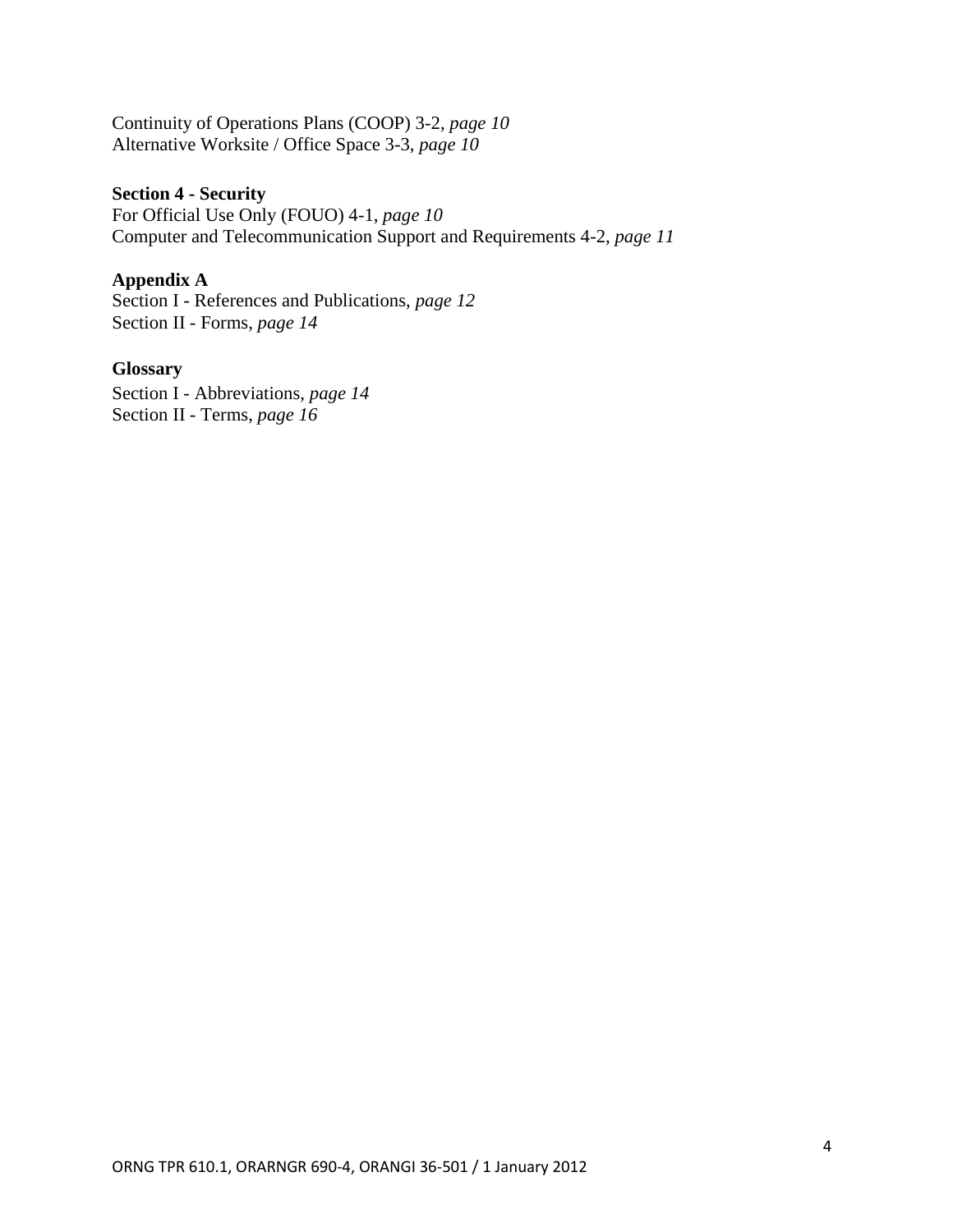## **Section 1 General**

## **1-1. Introduction**

**a.** Telework is a management tool that allows members of the Oregon National Guard (ORNG) to work away from their official duty location. Telework allows for completion of duty requirements while authorizing employees to work in an alternate location. Telework is normally accomplished through the use of telephone, facsimile, computer and modem.

**b.** When telework is found to be a valid option, it can reduce commuting miles, increase productivity, and/or create savings for the agency. Telework is designed to provide time and surroundings that contribute to a members ability to complete specific projects or recurring work necessary to benefit the agency, unit, or work center. It is not designed to provide training time for individuals.

**c.** Telework is a privilege granted by The Adjutant General (TAG) and not a right for the member/employee. It requires mutual trust between the approval authority and individual. Authorization and approval for telework will only be granted when it is in the best interest of the organization and the mission. No reimbursement for travel expenses will be authorized in connection with this duty status. Participants approved for the telework option will use the preauthorized work telework agreement for accountability, performance management and authorization.

#### **1-2. Purpose**

**a.** This publication establishes policy and implements the requirements and procedures for requesting, engaging in, and monitoring telework agreements between commanders, supervisors, soldiers, airmen and employees of the ORNG.

**b.** The Oregon Air National Guard (ORANG) will use this directive in lieu of ANGI 36-8001 Guard Member Telecommuting. This regulation follows the form and function of ANGI 36-8001 and meets the requirements of that instruction.

**c.** State employees will use telework policies and procedures detailed in TAG-OR/AGP Policy 99.100.22. In the event this regulation conflicts with other applicable directives, TAG-OR/HR will be responsible for resolving the conflict.

## **1-3. Responsibilities**

## **a. The Adjutant General**

The Adjutant General delegates the authority to approve telework agreements to the ORNG Director of Human Resource (HR).

## **b. Human Resource Office (HRO)**

The HRO is the approval authority for the telework program and telework agreement forms. The Director of Human Resources (HR) may designate a Telework Managing Officer (TMO) within the HRO to manage the telework program for the agency. The Director of HR is responsible for:

**(1)** Ensure proper development, implementation and documentation of the telework program IAW Public Law 106-346, section 359.

**(2)** Ensure compliance with Fair Labor Standards Act (FLSA) matters.

**(3)** Provide guidance, updates and assistance as required.

**(4)** Review and approve/disapprove requests from directorates for teleworking employees as the final approval authority.

**(5)** Forwards a copy of the approved Telework Agreement to the assigned TMO.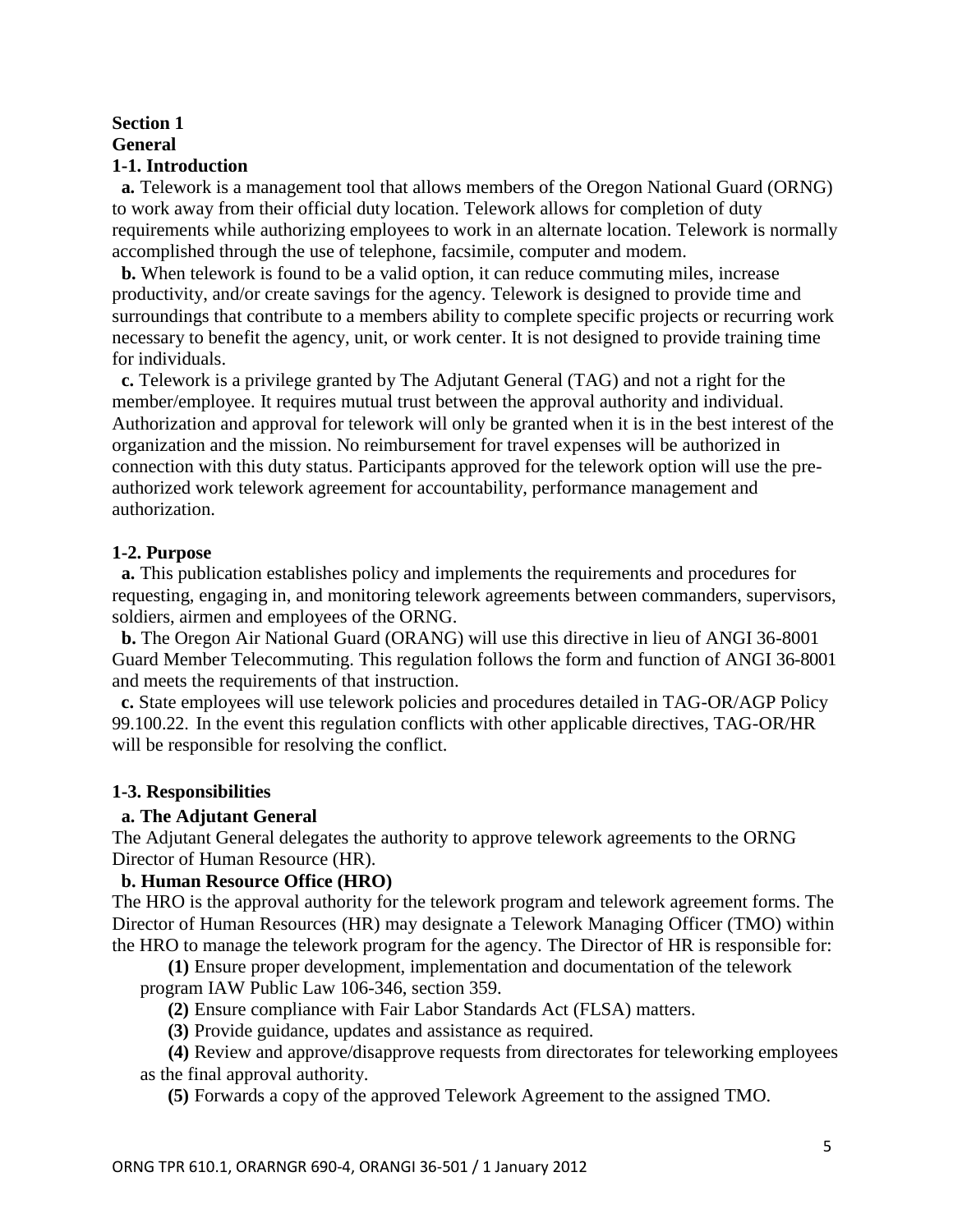#### **c. Telework Managing Officer (TMO)**

The TMO is the single accountable person responsible for the agency's telework program. The TMO must be a senior agency official with direct access to the head of the agency. The TMO will be responsible for:

**(1)** Ensure proper development, implementation and documentation of the telework program IAW Public Law 106-346, section 359.

**(2)** Ensure all elements of the telework agreement are completed and present a clear picture of the working arrangement and work product expectations.

**(3)** Provide guidance, updates and assistance as required.

**(4)** Advising agency leadership on telework issues.

**(5)** Acting as a resource for managers and employees.

**(6)** Serving as the primary agency point of contact for OPM on telework matters.

**(7)** Provide appropriate notification to local labor organizations prior to telework beginning.

**(8)** Incorporate telework into Continuity of Operations Plans (COOP).

**(9)** Complete telework reports, as required, and forward to NGB.

**(10)** Review and approve/disapprove requests from directorates for telework.

**(11)** Ensure compliance with Fair Labor Standards Act (FLSA) matters.

#### **d. ARNG and ANG Senior Information Management (IM) Personnel**

At the request of unit commanders, the senior ARNG or ANG Information Systems Management Officer may authorize the use of government information systems for telework. However, consideration must be given to the security of information and cost of providing necessary communications and computer systems services before allowing personnel to work from an alternate work location. Use of Government owned equipment and supplies by the teleworker are subject to appropriate rules, directives, and limitations. The placement of government-owned computers, computer software, and telecommunications equipment in alternative work locations remains at the discretion of the agency. The Senior IM is ultimately responsible for:

**(1)** Authorizing use of military computer networks, computer equipment, and computer supplies. For the ORARNG, the Senior IM is the Deputy Chief of Staff for Information Management (DCSIM). For the ORANG, the Senior IM authorities are the Wing Commanders of the 173FW and the 142FW.

**(2)** Approving the use of Government owned equipment and related supplies for use by the teleworker in accordance with (IAW) appropriate regulatory guidance. (For the ORANG, use AFI 33-112, Computer Systems Management. For the ORARNG use ORARNG 25-1, Computer Systems Management.) The decision to use appropriated funds to pay for equipment, services, or supplies for the purposes of telework rests with the DAA. Government equipment may be provided from excess computer assets pending disposition or turn in to minimize costs and avoid purchase of new equipment for this purpose.

**(3)** Retains ownership and control of all hardware, software, and data associated with, or generated by, government-owned systems. All equipment will be accounted for on a hand receipt and inventoried annually. For the ORANG, local Equipment Control Officer (ECO) will insure computer workgroup managers' track and account for relocated equipment. The DCSIM retains this responsibility for the ORARNG.

**(4)** Government equipment provided for telework is FOR OFFICIAL USE ONLY (FOUO). The appropriate supporting Help Desk will provide initial assistance and direction to the teleworker for problems associated with equipment hardware, software, and warranty/repair guidance. The equipment is for authorized use by the teleworker only.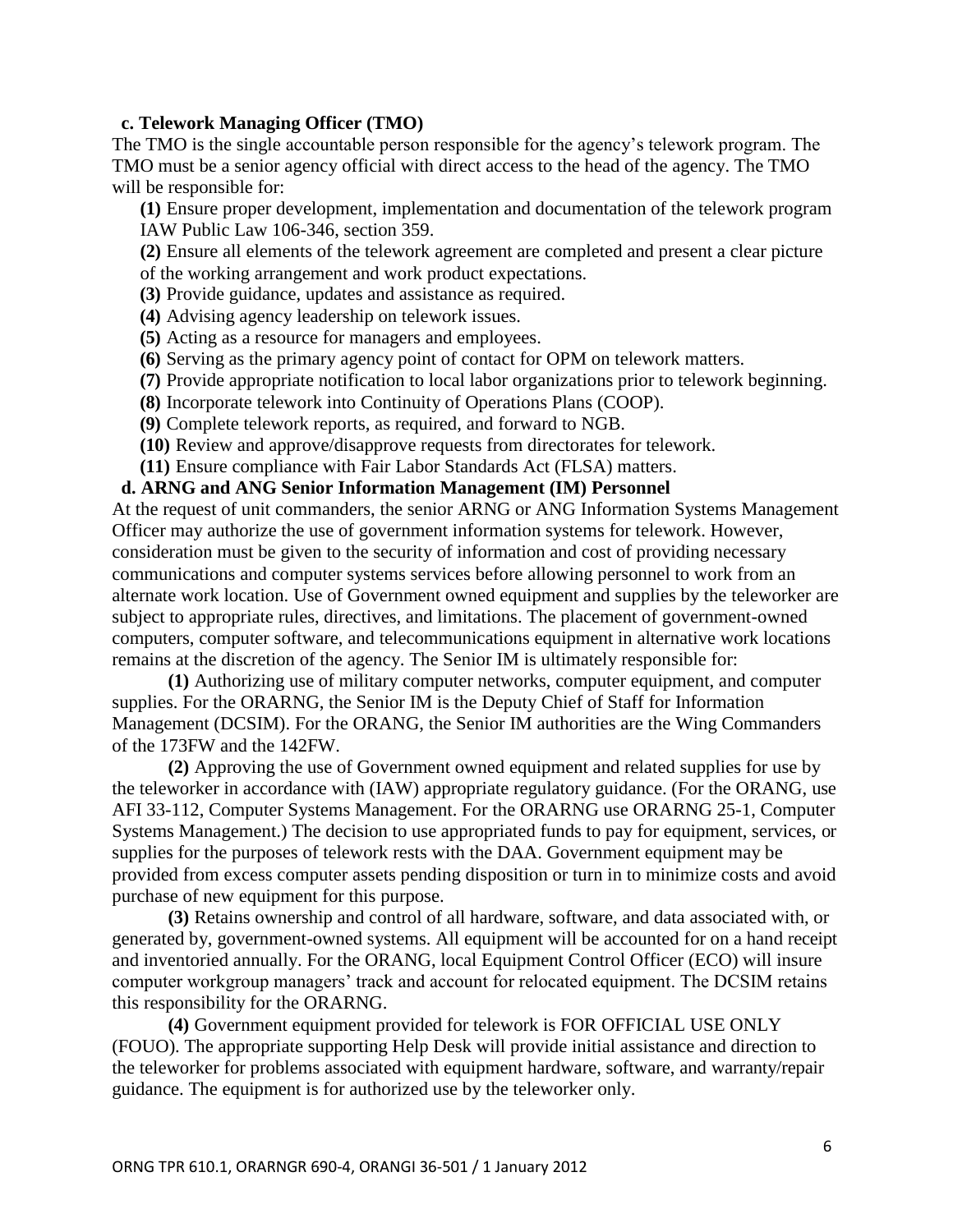#### **e. Unit Commanders and Headquarters Directors**

Unit Commanders, Joint Forces Headquarters Commander, Component Commanders, and their full-time counterparts are responsible for:

**(1)** Recommending the telework project to the approval authority.

**(2)** Preparing required documentation and obtaining any necessary signatures from the Teleworking Employee.

**(3)** Ensuring project details (e.g., scope of work, deliverables, etc.) are mutually agreed upon before beginning work.

**(4)** Monitoring the quantity and quality of work completed under telework agreements to ensure the resulting work product enhances unit or work center effectiveness and is not detrimental to team cohesiveness.

**(5)** Maintaining the original approved work agreement, and providing a copy to the teleworker.

#### **f. Teleworker Immediate Supervisor**

Teleworker Immediate Supervisors are responsible for:

**(1)** Support the telework program and overcome barriers to the program.

**(2)** Provide telework employees with telework information materials.

**(3)** Complete the "ORNG Employee Telework Agreement" form prior to initiating a telework arrangement.

**(4)** Ensure telework requirements are followed.

**(5)** Develop a comprehensive work assignment plan under the telework agreement; to include but not limited to: the scope of work, product to be delivered, and time schedules the teleworker can support.

**(6)** Determine an alternate work location and work schedule that is an acceptable alternative to having the employee work in the office.

**(7)** Monitor the employee's performance and accomplishment of job and mission requirements.

**(8)** Ensuring the teleworkers use of data connectivity does not overburden the communication systems available and the cost to provide the service to the teleworker is fully justified.

**(9)** Maintaining all original documents concerning the telework process.

**(10)** Verify that timecards have the appropriate telework code recorded for any telework days the employee worked. See "Time and Attendance" section 2-5 for proper code options.

**(11)** Track all telework participation in their area of responsibility and report summary data, on the "ORNG Telework Summary Report" sheet, to the TMO as required at the end of each fiscal year.

#### **g. Teleworker Employee**

The Teleworker Employee is responsible for:

**(1)** Complete an "ORNG Employee Telework Agreement" and submit to the supervisor for initial consideration and approval. Supervisor approved agreements will be forwarded for further review by the directorate and HRO. If approved by both, then the employee will be notified by their supervisor of the status of the telework status.

**(2)** Begin telework, based on approved schedule, only after receiving notification of approval.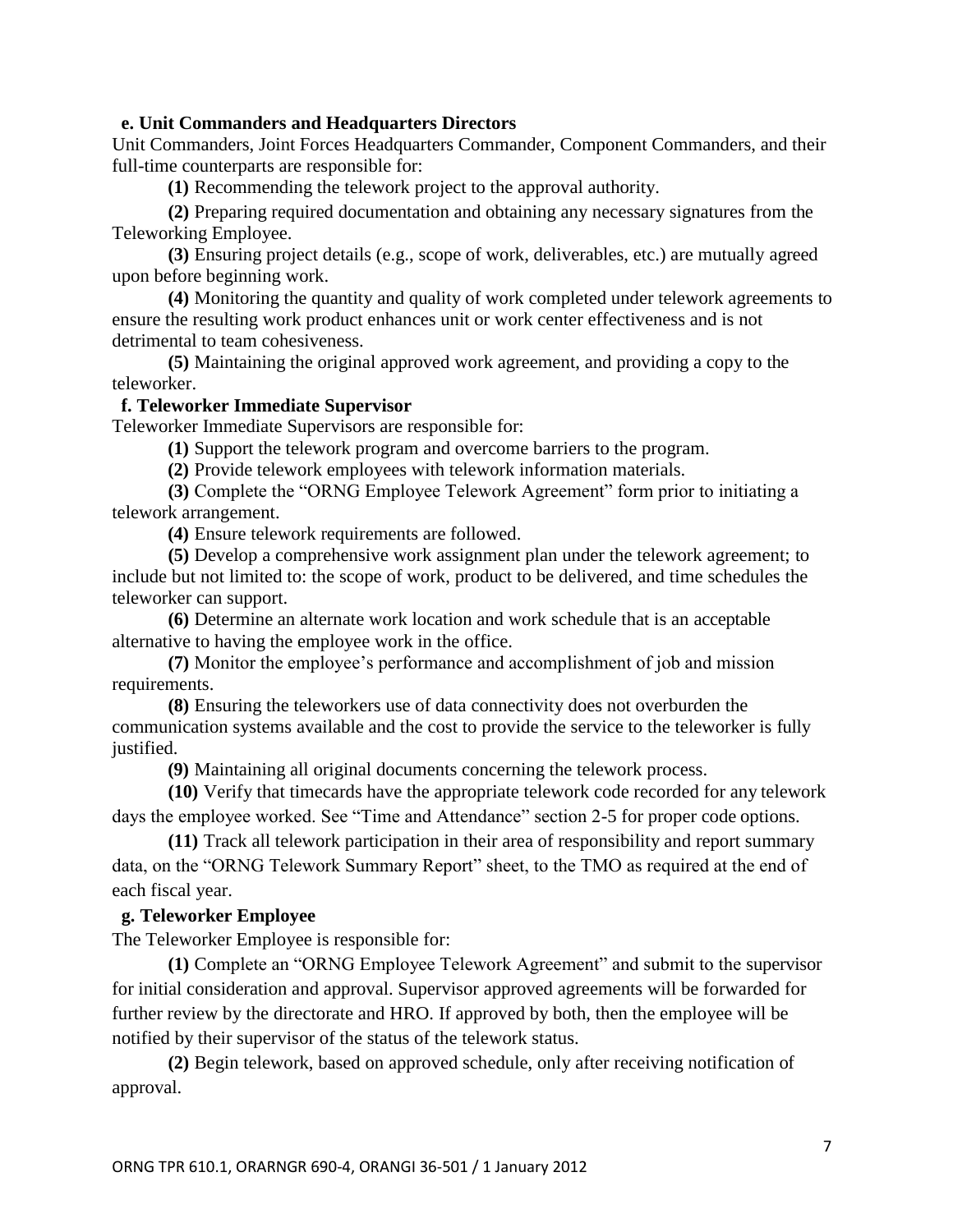**(3)** Complete required supporting document, the "ORNG Telework Self-Certification Safety Checklist", which includes a Computer Systems section. This document is to be attached to the approved "ORNG Employee Telework Agreement".

**(4)** Adhere to telework personnel policy and procedures.

**(5)** Maintain performance and assure accomplishment of job and mission requirements.

- **(6)** Ensure that a proper work environment is maintained at the alternative worksite.
- **(7)** Comply with all ORNG policies, procedures, guidance, regulations and policies.

**(8)** Report to the supervisor of any updates/changes to participation in the telework program and any injuries/illnesses that occur during scheduled work hours.

#### **Section 2 – Applicable Policies**

## **2-1. Eligibility**

**a.** Most employees will be eligible to telework at least on an occasional basis. The law, however, specifically excludes employees who have been disciplined for:

**(1)** Being absent without permission for more than five days in any calendar year.

**(2)** Viewing, downloading or exchanging pornography, including child pornography, on a

federal government computer or while performing official federal government duties.

**b.** Agencies can also exclude employees if the agency head determines their duties, on a daily basis, cannot be done remotely or involve handling secure information inappropriate for telework. The Telework Enhancement Act of 2010 also requires that telework agreements specify that employees who do not have acceptable performance or is suspected of abusing the program are no longer eligible to telework. Aside from those categories, agencies have flexibility to determine eligibility and participation, and OPM states it should not be an "all-or-none proposition."

#### **2-2. Work Schedules and Assignments**

**a.** Supervisors must maintain fairness with all employees in assigning work, expectations and rewarding performance. This includes job appraisals, training, rewards, reassignments, promotion, reductions in grade, retention, removals, work requirements, and other acts involving managerial discretion. Supervisors will periodically review work schedules to meet employee and organizational requirements and must coordinate absences from either the official or approved telework worksite.

**b.** Teleworking employees must provide their supervisors with consistent communication of the status of their work. They must perform scheduled work either at the official or an approved telework worksite.

**c.** Each telework arrangement must identify the time established for work in each location to address face-to-face meetings, virtual networks, reference and equipment access, isolation and communication difficulties, and proper time and attendance certification.

#### **2-3. Employee Telework Agreement**

**a.** Request for telework must be in writing using "ORNG Employee Telework Agreement" form. Employee and supervisor sign the form and forward a copy to the TMO for filing and tracking.

**b.** Duty hours and fitness schedule will be noted on the form for time allotted during teleworking at the alternative worksite.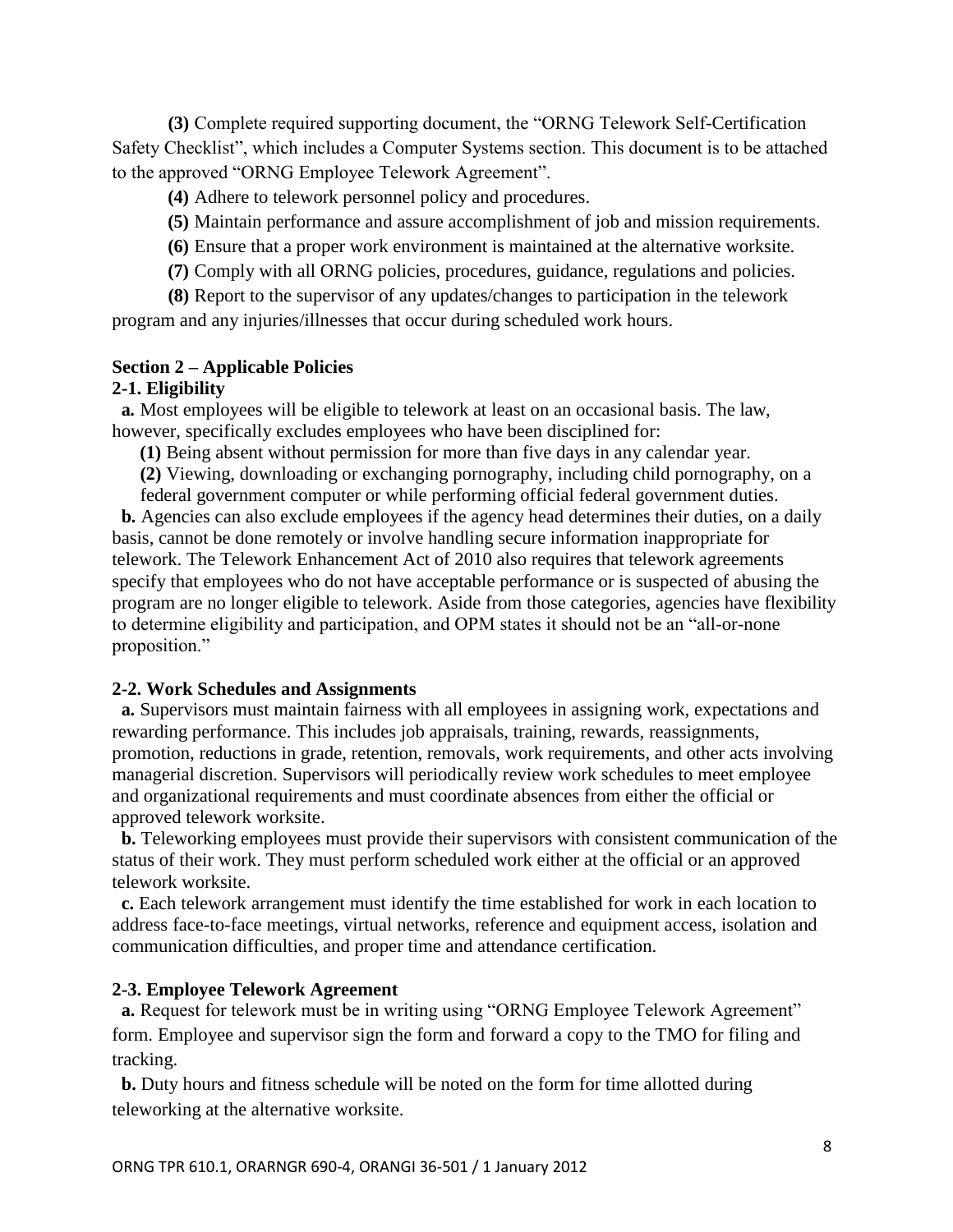**c.** Employee, Supervisor and TMO retain a copy of all signed agreements.

## **2-4. Telework Training**

**a.** Telework training is required for all supervisors and employees to complete prior to entering into a telework agreement. The training is provided and available for all supervisors and employees on the [www.opm.gov](http://www.opm.gov/) website.

**b.** The training information is outlined on the "ORNG Employee Telework Agreement" form.

**c.** It's required that teleworking employees and non-teleworking employees must be treated the same for; job appraisals, training, rewards, reassignments, promotions, reductions in grade, retention, removals, work requirements and other acts involving managerial discretion.

#### **2-5. Time and Attendance**

**a.** Supervisors will set work schedules with employees while working at both official and alternative worksites. Coordination with payroll timekeepers is essential in assuring Employees pay is entered correctly in the pay system.

**b.** Employees will turn in attendance time sheets, as required by ORNG, to supervisors to track and approve.

**c.** Payroll Timekeepers will enter a "T" in the "Environmental Hazard or Other" column of the pay system (the same location as FMLA). Use one of the following appropriate codes for telework on timecards:

**(1)** TW: Telework on a regularly scheduled basis.

**(2)** TS: Telework on situational/occasional basis.

**(3)** TM: Telework for medical reasons.

**c.** Supervisors will keep record of duty hours, comp time and leave taken at alternative worksite similarly to the official worksite.

#### **2-6. Compensation**

**a.** Pay: Employee's pay is based on the location of the employee's official duty worksite. ORNG will determine and designate the official worksite and work schedule for each employee.

**b.** Overtime and premium pay: comp time earned will be noted on appropriate time sheet forms to employee's supervisors.

#### **2-7. Family Care**

**a.** Telework is not a substitute for child or elder care. The opportunity to telework is offered only with the understanding the telework alternative worksite area and the worker's time are exclusively for work.

#### **2-8. Accommodations for Employees with Disabilities**

**a.** In accordance with (IAW) 29 U.S.C. Section 791 (Rehabilitation Act of 1973), Federal Employers are required to provide requested "Reasonable Accommodations" to employees with disabilities, unless to do so would cause an "undue hardship" to the agency.

**b.** ORNG supervisors should refer to the ORNG Reasonable Accommodation Policy and the Reasonable Accommodation Manager for requirements and procedures on making reasonable accommodation decisions.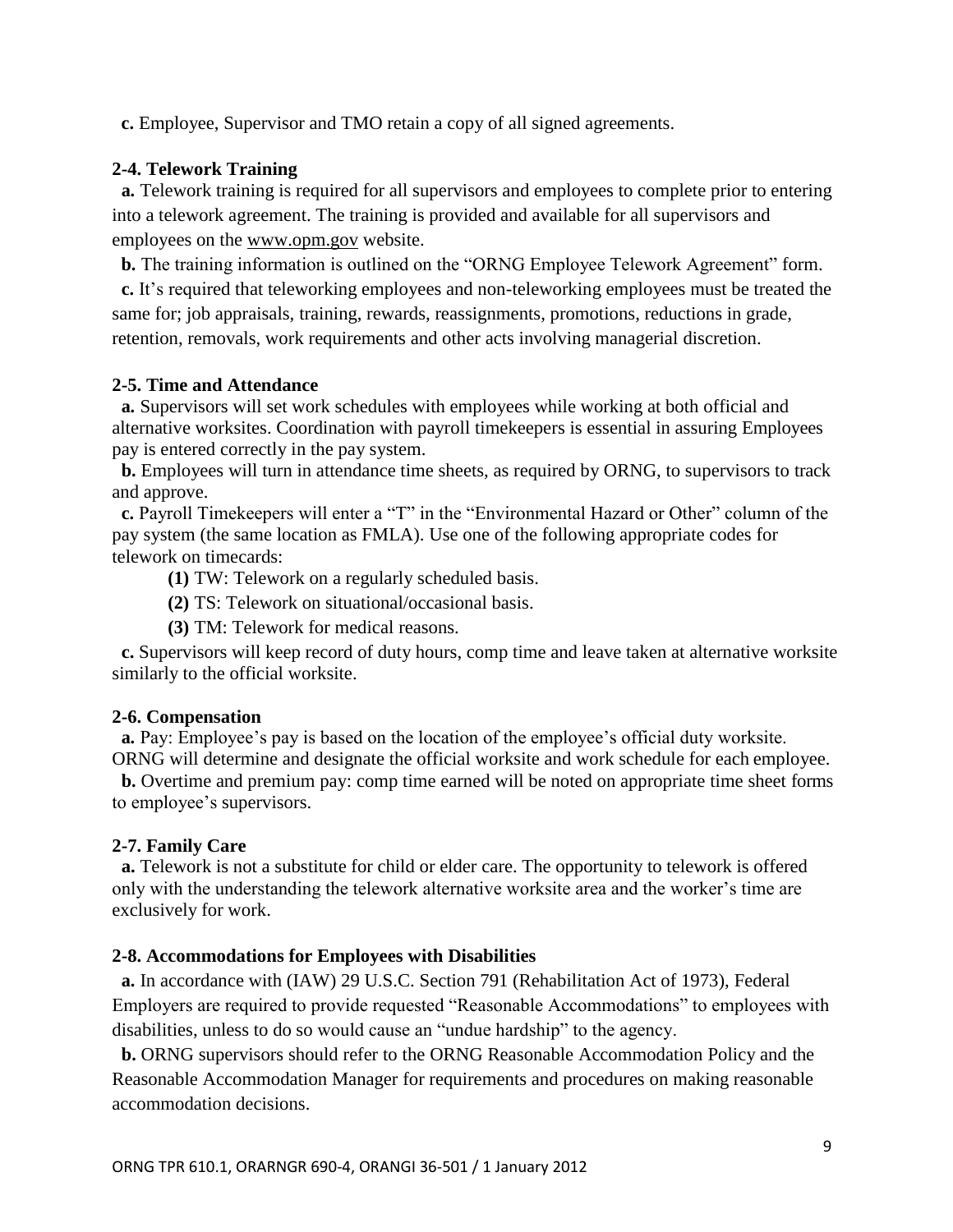**c.** Supervisors need to clarify if the request is for reasonable accommodation or for telework arrangements.

#### **Section 3 –Safety**

#### **3-1. Accidents and Property Damage**

**a.** Employees must address issues of personal safety so they can be effective while teleworking from a home office or other alternative worksite.

**b.** Federal employees who suffer from work-related injuries at the alternative worksite are covered by the Military Personnel and Civilian Employees Claims Act, or the Federal Employee's Compensation Act (workers' compensation), as appropriate.

**c.** Employees should complete the "ORNG Telework Self-Certification Safety Checklist for the alternative worksite to ensure it is free from hazards.

**d.** Employees will immediately report any work-related accident and/or injury occurring at the alternative worksite to supervisor. Include any medical documentation related to the accident. An ORNG representative and/or the supervisor may need to access the alternative worksite to assess or investigate the report.

#### **3-2. Continuity of Operations Plans (COOP)**

**a.** The Telework Enhancement Act requires agencies to incorporate telework into their continuity of operations plans. It notes that COOP does "supersede any telework policy" during an emergency. According to OPM, "telework should be part of all agency emergency planning." **b.** Agencies should ensure that:

**(1)** Equipment, technology and technical support have been tested.

**(2)** Employees are comfortable with technology and communications methods.

**(3)** Managers are comfortable managing teleworkers.

#### **3-3. Alternative Worksite / Office Space**

**a.** Employee provides appropriate telework space, to include desk, chair and equipment, needed to accomplish their telework approved job duties.

**b.** The alternative worksite will be noted on the approved telework agreement form.

**c.** The employee must be able to communicate easily by telephone/email during the workday. **d.** The "ORNG Telework Self-Certification Safety Checklist" for alternative worksite must be completed to ensure health, safety, building code, physical security and other requirements are met. Supervisors may inspect alterative worksites, such as a home office, by appointment.

**e.** The Computer Security section of the "ORNG Telework Self-Certification Safety Checklist" must be completed to ensure proper security policies and procedures are maintained during teleworking at an alternative worksite.

**f.** Identified safety or security problems may result in the termination or denial of a telework agreement.

**Section 4 - Security 4-1. For Official Use Only (FOUO)**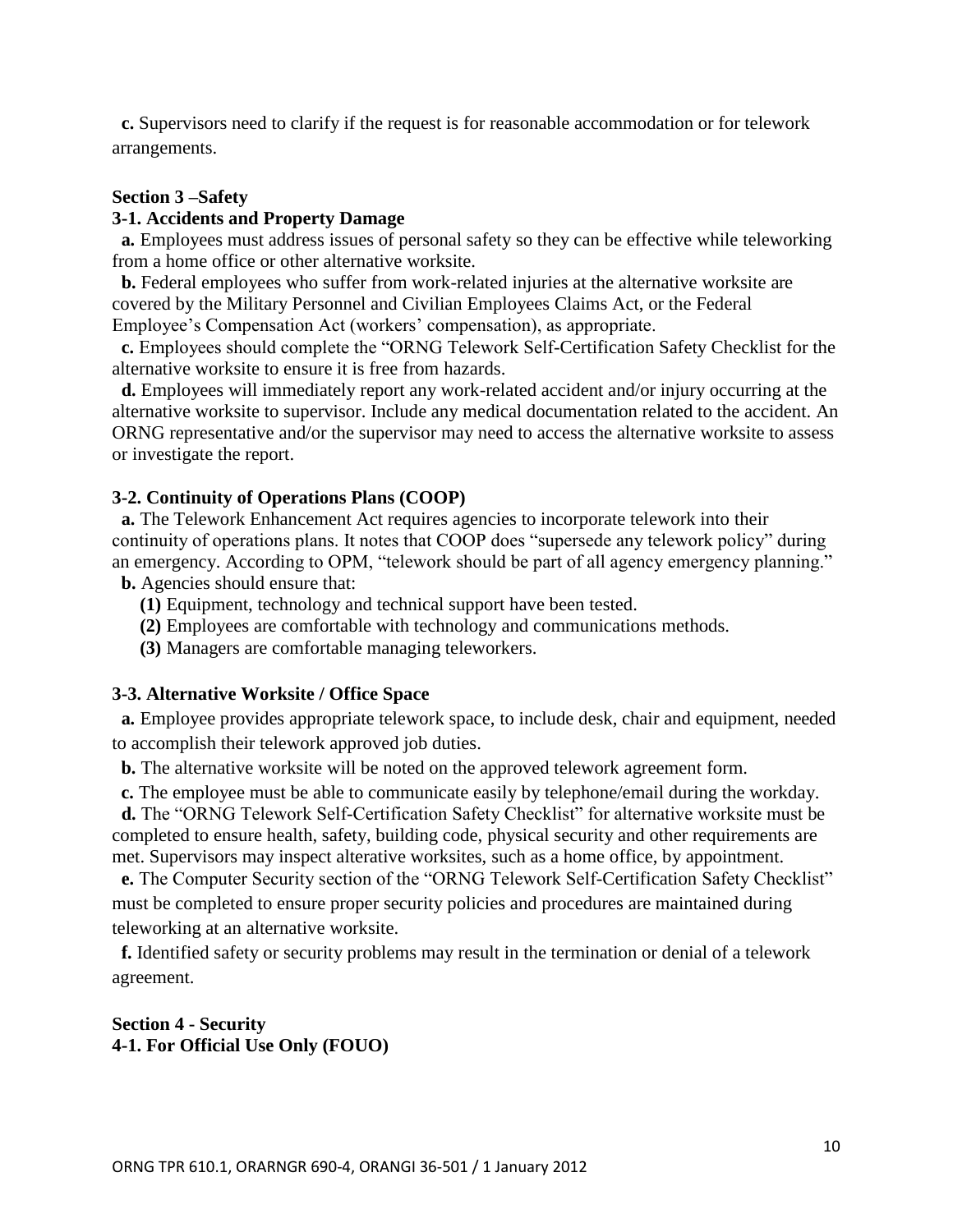**a.** Policies, hardware and software solutions that ensure information, particularly sensitive information, stored on telework devices and transmitted across internal or external networks are protected from illegal or improper access and/or use.

**b.** ORNG must select, implement and maintain necessary security controls.

**c.** Employees must store and/or dispose of sensitive materials, including files, correspondence and equipment, at their telework alternative worksites consistent with their current official worksite security policies and procedures.

#### **4-2. Computer and Telecommunication Support and Requirements**

**a. Additional Computer and Telecommunications Support:** There is no specific requirement for additional teleworking computers or telecommunications resources to support this initiative. The ORNG and all employees are responsible for the security of Federal Government property, information and information systems. Telework does not change this responsibility.

**b. Security:** To prevent security incidents, refer to the ORNG policies regarding security and information systems.

**c. Home telephone expenses:** Home telephone expenses associated with work at home are not reimbursable.

**d. Individual Capabilities:** The use of personal computers, non government issued peripherals, and non government issued media or data files are not authorized.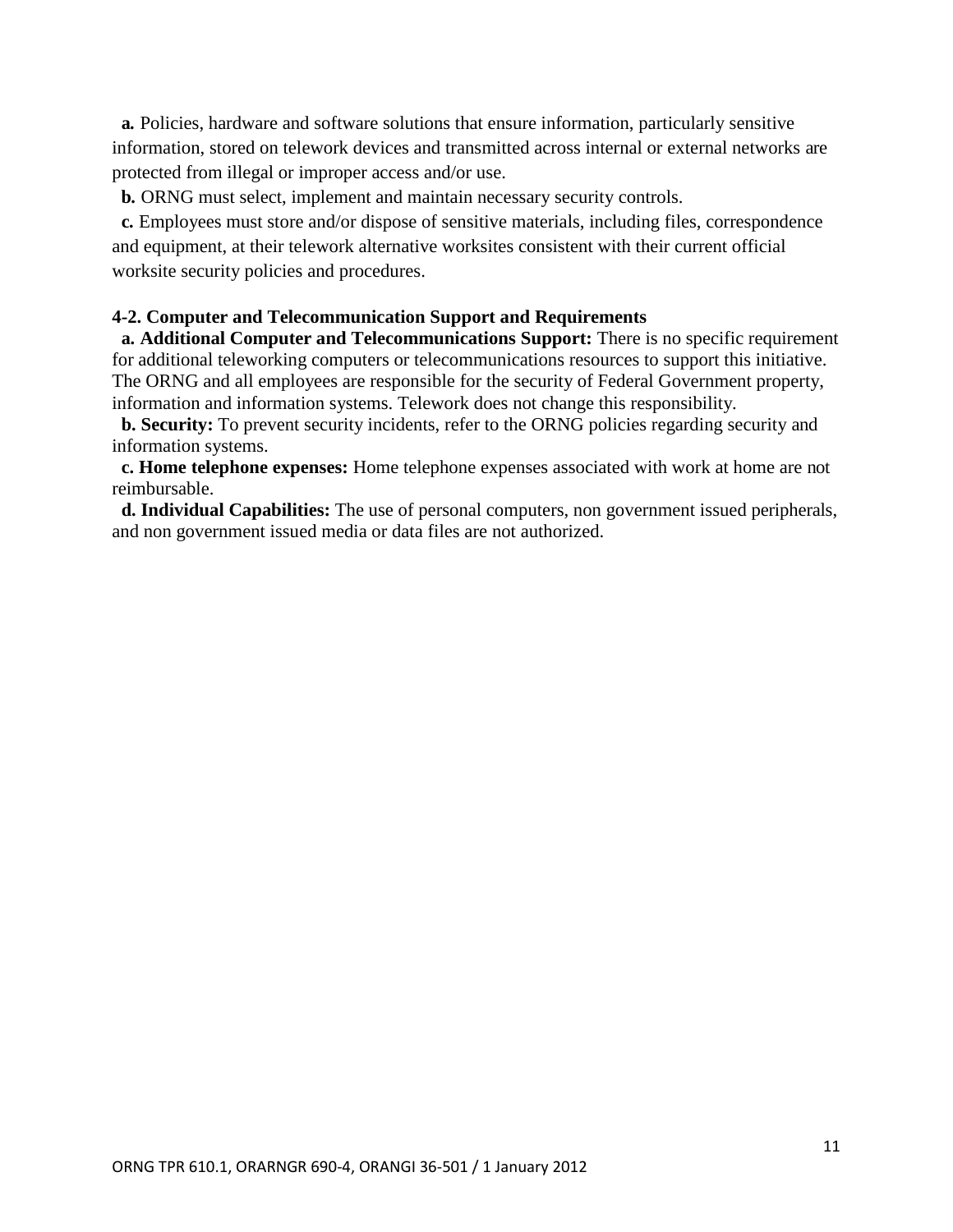## **Appendix A**

#### **Section I - References and Publications**

- 1. 5 CFR Section 531.605, 550.409, 550.112(g), 551.422.
- 2. 5 CFR Section 610. Hours of Duty.
- 3. Public Law 108-447, Division B, Section 622, dated December 8, 2004.
- 4. Public Law 106-346, Section 359. "Department of Transportation and related Agencies Appropriation Act 2001", dated October 23, 2000.
- 5. <http://www.fs.fed.us/servicefirst/legislation.htm>
- 6. Public Law 104-52, Section 620 (31 USC 1348), dated November 19, 1995
- 7. Public Law 105-277, Section 630, "Omnibus Appropriations Act", dated October21, 1998.
- 8. Public Law 107-347, Title III (44 USC 3541-49). "Federal Information Security Management Act of 2002" (FISMA).
- 9. Public Law 111-292, Section 65, "Telework Enhancement Act of 2010", dated December 9, 2010.
- 10. 5 U.S.C. Chapter 81, "The Federal Employment Compensation Act".
- 11. 5 U.S.C. Section 552, "The Privacy Act of 1974"
- 12. 28 U.S.C. Sections 1346(b), 1402(b), 2401(b) and 2761-1680, "The Federal Tort Claims Act".
- 13. 29 U.S.C. Sections 791 and 794(a), "The Rehabilitation Act of 1973 as amended".
- 14. 33 U.S.C. Chapter 18, "The Longshore and Harbor Workers' Compensation Act".
- 15. 37 U.S.C. Sections 101 and 206
- 16. 37 U.S.C. Section 3721, "The Military Personnel and Civilian Employees Claims Act".
- 17. 41 U.S.C. Section 423, (Section 27 of the Office of Federal Procurement Policy Act as amended).
- 18. Office of Personnel Management, A Guide to Teleworking in the Federal Government, OPM-11-A-1, dated August 3, 2006.
- 19. DoD Telework Policy and DoD Telework Guide, Office of Personnel Management, dated October 22, 2001.
- 20. DoD Policy: [http://www.telework.gov/policies/dodpolicy.asp;](http://www.telework.gov/policies/dodpolicy.asp) DoD Guide: <http://www.telework.gov/policies/dodguide.asp>
- 21. DoD Directive 1035.01, "Telework Policy" for Department of Defense, dated October 21, 2010.
- 22. DoD Directive 5124.02, "Under Secretary of Defense for Personnel and Readiness (USD(P&R))", dated June 23, 2008.
- 23. DoD Directive 5400.7-R, "DoD Freedom of Information Act (FOIA) Program", dated September 4, 1998.
- 24. DoD Directive 5400.11, "DoD Privacy Program", dated May 8, 2007.
- 25. DoD Directive 8000.01, "Management of the Department of Defense Information Enterprise", dated February 10, 2009.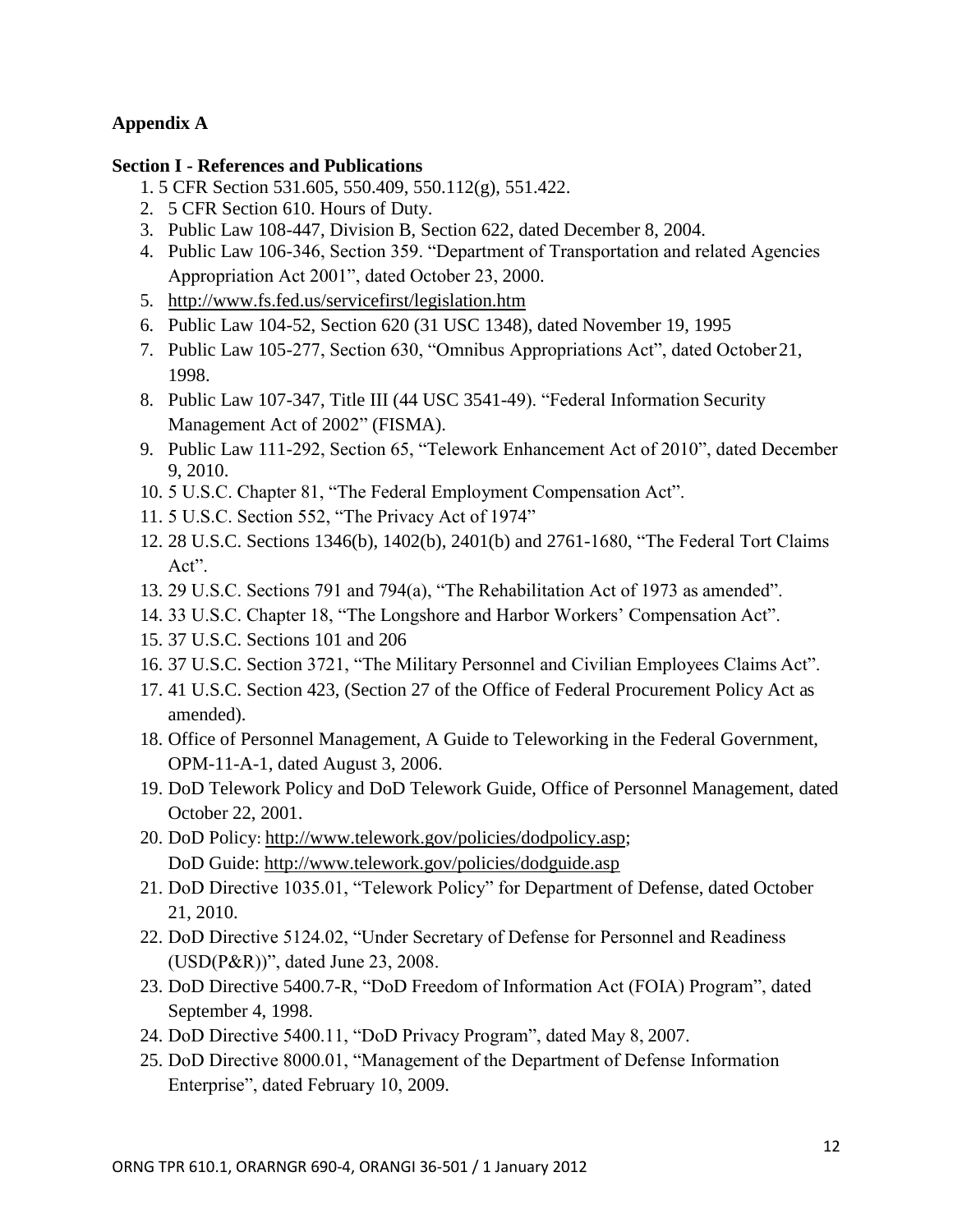- 26. DoD Directive 8100.02, "Use of Commercial Wireless Devices, Services, and Technologies in the Department of Defense (DoD) Global Information Grid (GIG)", dated April 14, 2004.
- 27. DoD Directive 8500.01E, "Information Assurance (IA)", dated October 24, 2002.
- 28. DoD Directive 8570.01, "Information Assurance Training, Certification and Workforce Management", dated August 15, 2004.
- 29. DoD 8910.1-M, "Department of Defense Procedures for Management of Information Requirements", dated June 30, 1998.
- 30. DoD Directive-Type Memorandum 09-026, Responsible and Effective Use of Internet Based Capabilities, dated February 25, 2010.
- 31. AR 25-1 Army Regulation Army Knowledge Management and Information Technology, dated December 4, 2008.
- 32. AR 25-2, Information Assurance, dated March 23, 2009.
- 33. AFI 33-112, Computer Systems Management, dated April 7, 2006.
- 34. AFI 35-107, Air Force Public Web Communications, dated October 21, 2009.
- 35. ANGI 36-8001, Air National Guard Traditional Guard Member Telecommuting Policy, dated January 21, 2012.
- 36. Federal Acquisition Regulation, dated March 2005.
- 37. Defense Federal Acquisition Regulation Supplement, 1998 edition.
- 38. Memorandum, Chief of National Guard Bureau (CNGB), subject: National Guard Title 32 Telework Policy Guide, dated March 23, 2010
- 39. Memorandum, Office of Management and Budget (OMB), subject: Implementing Telework Enhancement Act of 2010: IT Purchasing Requirements, dated April 28, 2011.
- 40. Memorandum, Office of Management and Budget (OMB), subject: Implementing Telework Enhancement Act of 2010: Security Guidelines, dated July 15, 2011.
- 41. Memorandum, Office of the Under Secretary of Defense, subject: Telework Eligibility, dated May 12, 2011.
- 42. Memorandum, CNGB, subject: Telework Enhancement Act, 2010, dated June 7, 2011.
- 43. Memorandum, Oregon Military Department (OMD) Website Maintenance & Content Management, dated September 1, 2010.
- 44. DAS Social Media Guidelines (v.1), dated January 2010.
- 45. State of Oregon Social Networking Media Guidelines, dated January 2010.
- 46. Oregon National Guard Social Media Guidelines, dated December 1, 2010. <http://socialmedia.defense.gov/about/read-the-policy/>
- 47. ORNG TPR 610/ORARNG 690/ORANGI 36-1020, "Authorized Work Schedule Policy".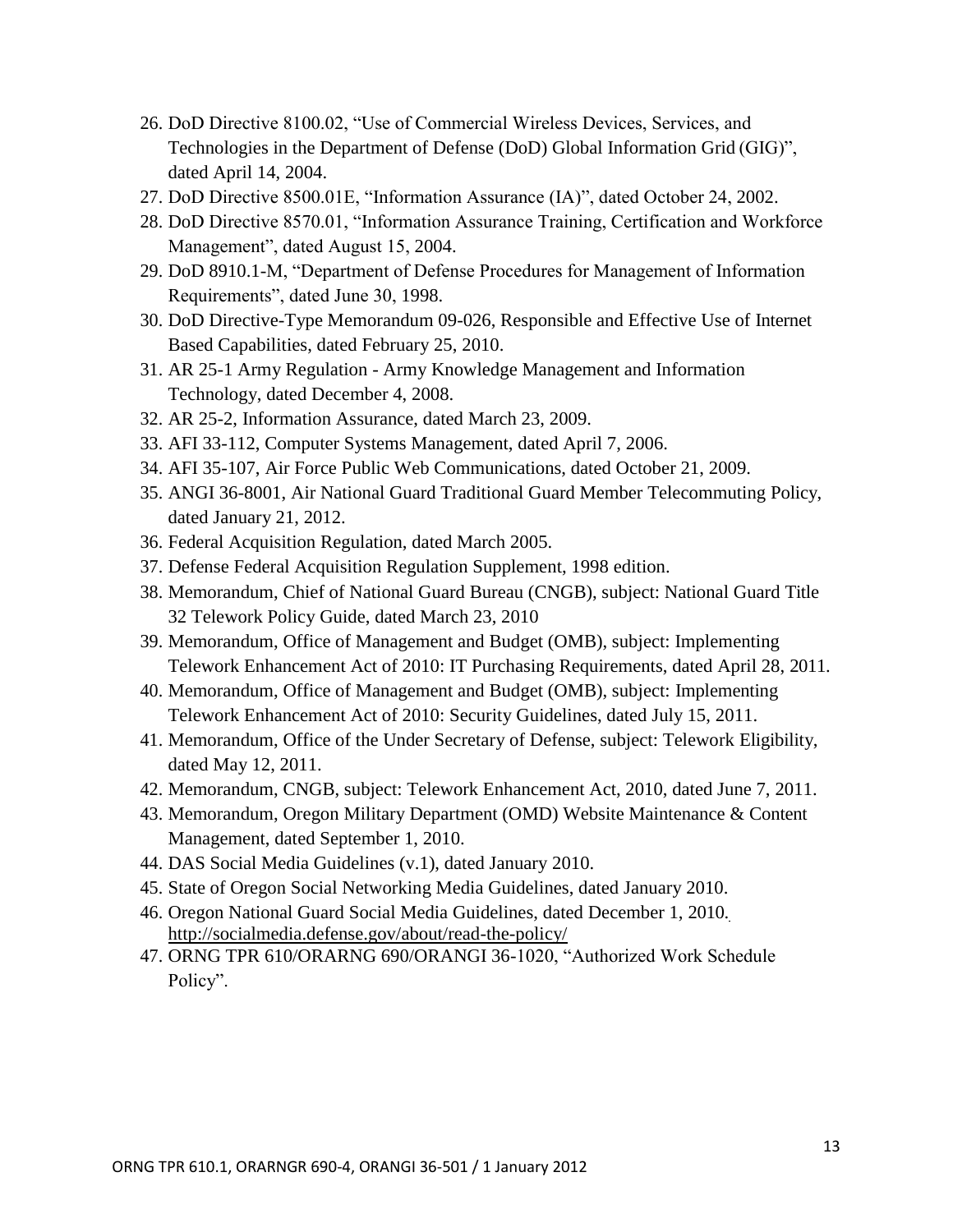## **Section II - Forms**

- 1. ORNG Employee Telework Agreement
- 2. ORNG Telework Self-Certification Safety Checklist, including the Computer Security section (AGO-OR Form 610)
- 3. ORNG Telework Summary Report

## **Glossary**

**Section I - Abbreviations** 

**ADPE** Auto Data Processing Equipment

**AFI** Air Force Instruction

**ANG** Air National Guard

**ANGI** Air National Guard Instruction

**AR** Army Regulation

**ARNG** Army National Guard

**AWS** Alternate Work Schedule

**CFR** Code of Federal Regulation

**COOP** Continuity of Operations Plans

**DoD** Department of Defense

**DSG** Drill Status Guardsmen

**FTS** Full Time Support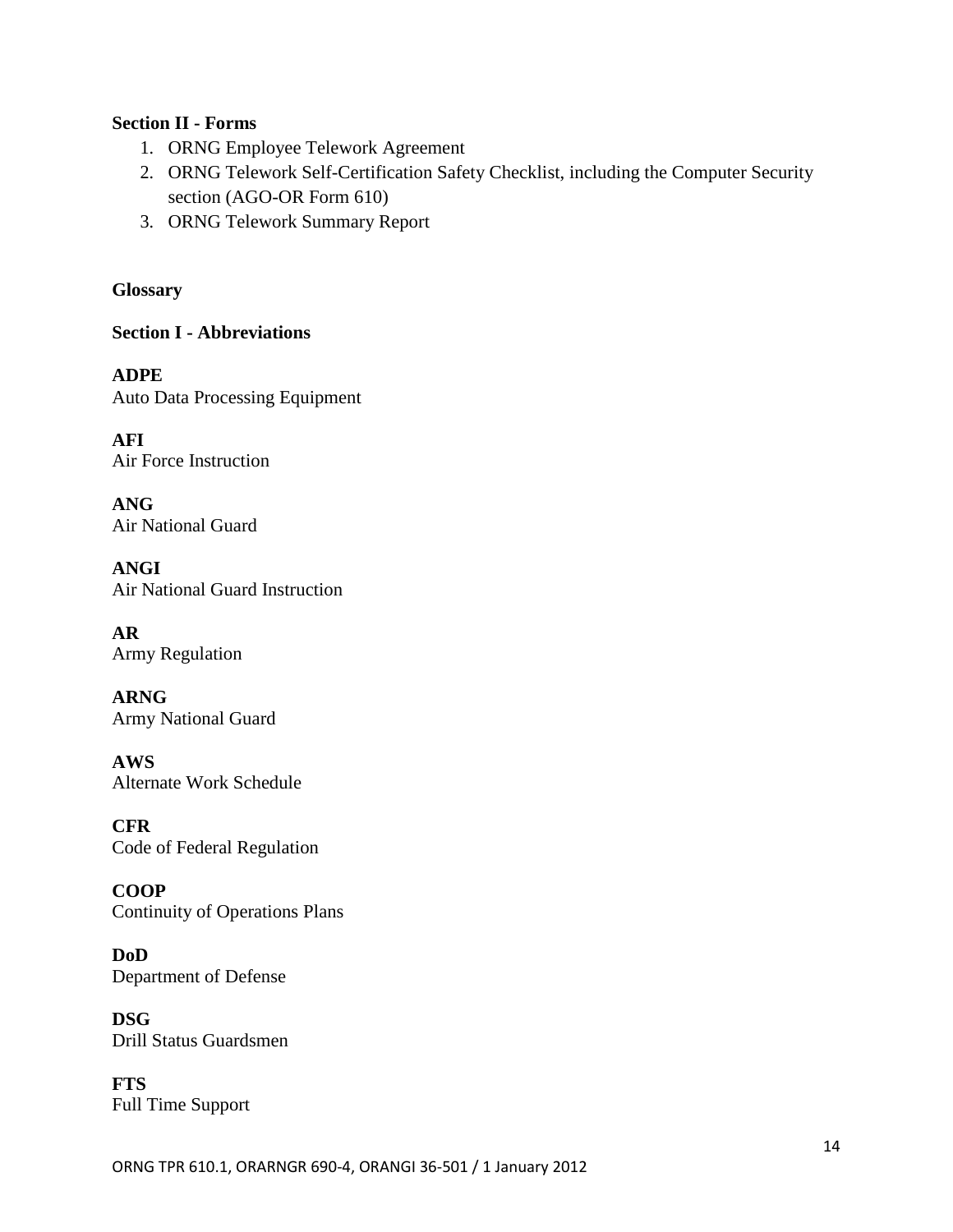**HRO** Human Resource Office

**JFHQ** Joint Forces Headquarter

**NGB** National Guard Bureau

**OPF** Official Personnel File

**OPM** Office of Personnel Management

**ORNG** Oregon National Guard

**ORANG** Oregon Air National Guard

**ORARNG** Oregon Army National Guard

**TMO** Telework Managing Officer

**TPR** Technician Personnel Regulation

**TM** Telework time and attendance code of pay status for telework duty for medical reasons

**TS** Telework time and attendance code of pay status for situational telework duty

**TW** Telework time and attendance code of pay status for regular telework duty

**USC** United States Code

**VPN** Virtual Private Network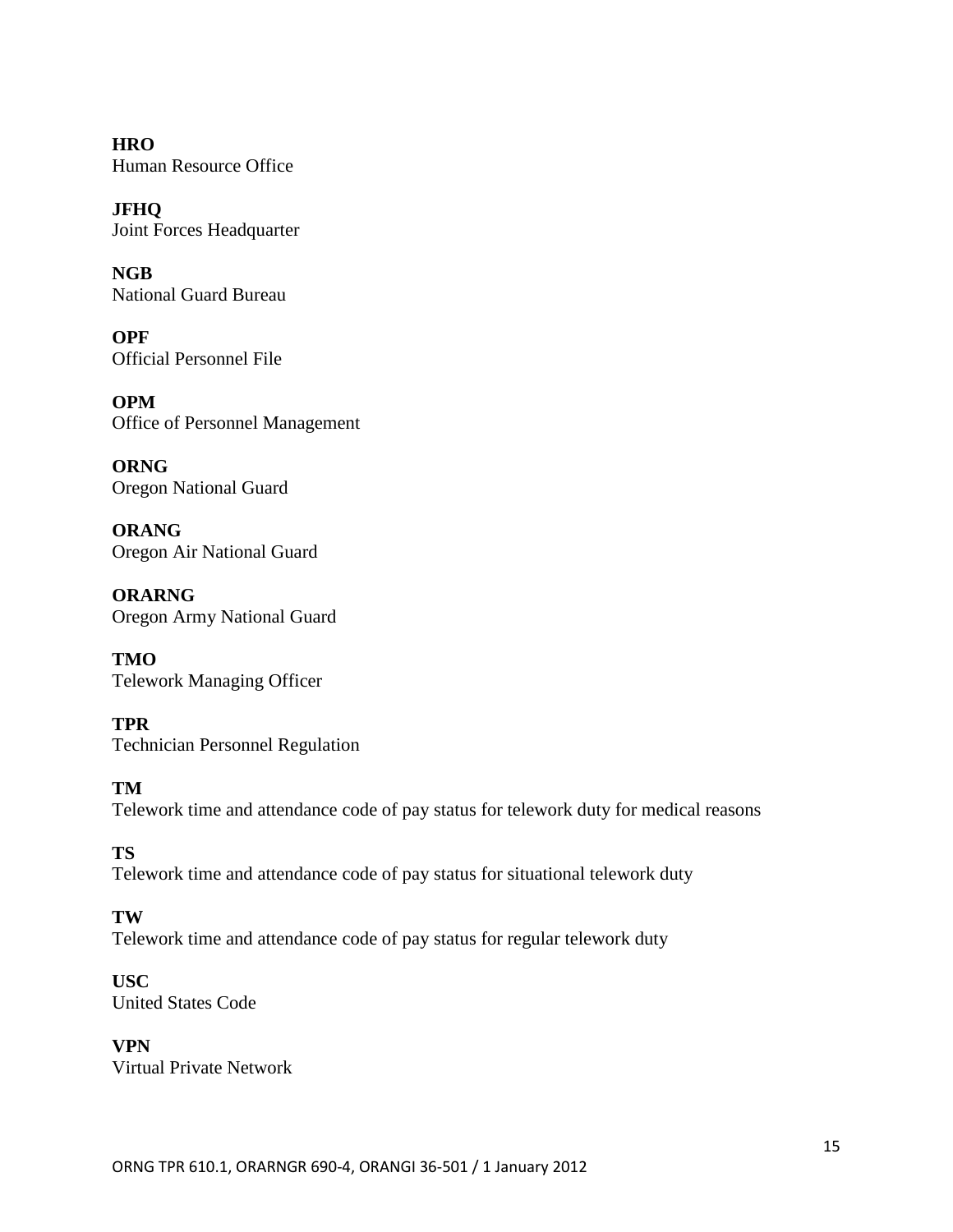## **Section II - Terms**

## **Alternative Worksite**

A worksite away from the member's assigned official duty location, approved for the performance of assigned official duties. It may be an employee's home, a telecenter, or other approved worksite, including a facility established by state, local or county government.

## **Continuity of Operations Plans (COOP)**

Agency generated plans that ensure that the government can carry on all essential functions in case of a natural or manmade disaster. The Telework Enhancement Act requires agencies to incorporate telework into their continuity of operations plans (COOP). It notes that COOP does "supersede any telework policy" during an emergency. It outlines steps that an agency will take in the event a disaster interrupts business. Continuity plans require agencies to designate functions as essential or nonessential. Essential functions are those jobs that personnel must perform regardless of circumstances. Agencies should ensure that:

- Equipment, technology and technical support have been tested
- Employees are comfortable with technology and communication methods
- Managers are comfortable managing teleworkers.

## **Disciplinary Action**

An official disciplinary action that results in the placement of a document in an employee's official personnel file (OPF). The bar on telework participation would remain in effect as long the document stays in the employee's OPF. For example, an admonishment or reprimand usually comes out of the employee's OPF after one or two years, respectively. However, a suspension or termination never comes out of the file, which would prohibit telework participation for that employee.

## **Eligibility**

Most employees will be eligible to telework at least on an occasional basis. The law, however, specifically excludes employees who have been disciplined for:

- Being absent without permission for more than five days in any calendar year
- Viewing, downloading, or exchanging pornography on a federal government computer or while performing official federal government duties.

## **Fair Labor Standards Act (FLSA)**

FLSA imposes rules including monitoring and counting hours worked, paying overtime, compensation time worked, authorized work completed during work hours, preventing unauthorized time/duties, and correct classification of exempt/nonexempt employees, to include teleworkers.

## **Federal Employee's Compensation Act (FECA)**

FECA provides workers' compensation coverage to federal and postal workers for employmentrelated injuries and occupational diseases. Benefits include wage replacement, payment for medical care, and where necessary, medical and vocational rehabilitation assistance in returning to work. In order to qualify, one of the requirements is that the injury or illness must be sustained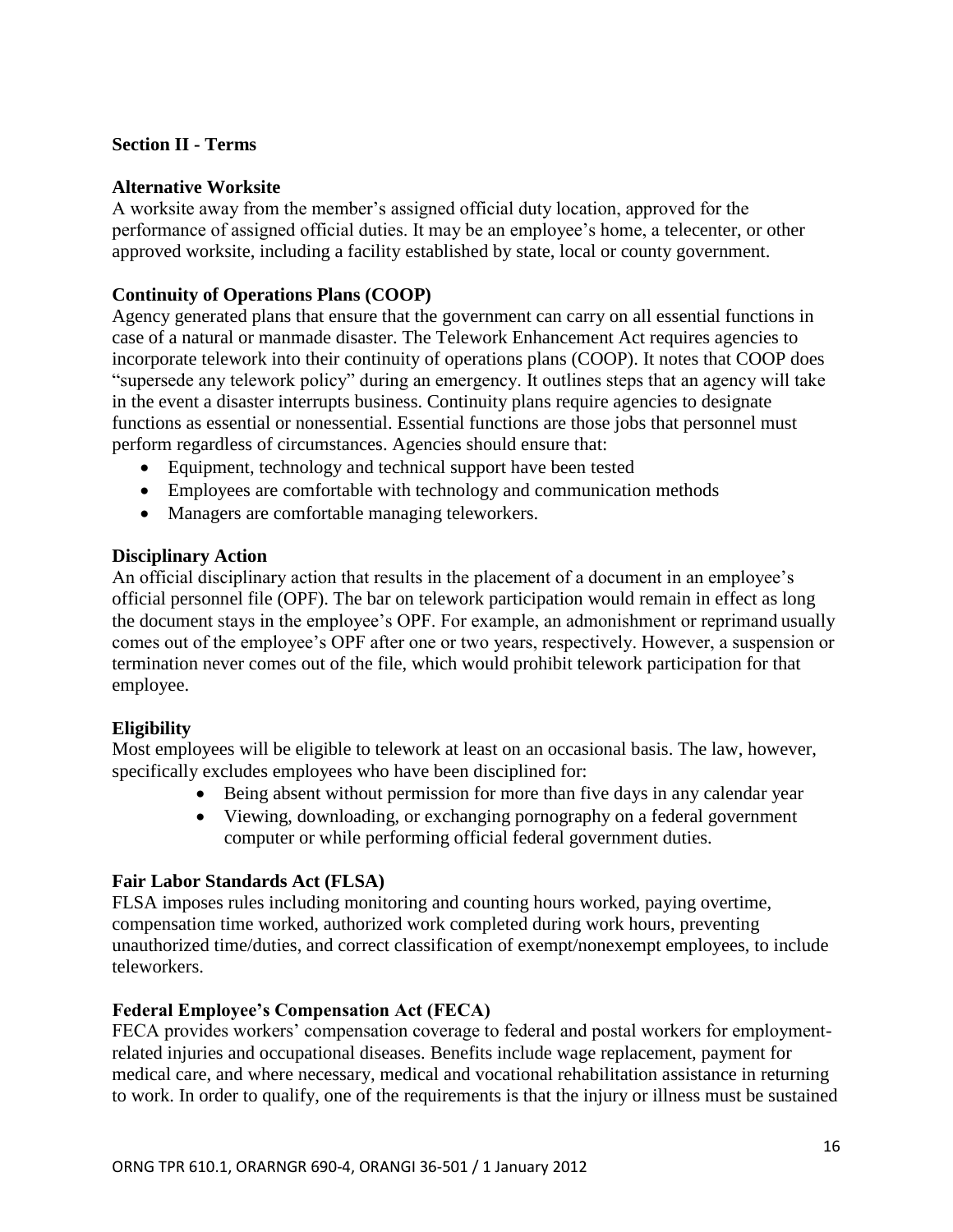while in the performance or duty. All claims for benefits under FECA are made by the Office of Workers' Compensation Program (OWCP) Specialist in the Human Resources Office.

## **For Official Use Only (FOUO)**

Policies, hardware and software solutions that ensure information, particularly sensitive information, stored on telework devices and transmitted across internal or external networks are protected from illegal or improper access and/or use. It also addresses the need for agencies to select, implement and maintain necessary security controls. Telework security also may refer to policies involving the ability of teleworkers to bring, store and/or dispose of sensitive materials at their telework alternative worksites.

## **Mobile Work**

Is work to be completed by an employee off-site due to the nature of their job. This includes new media, such as smart phones, to communicate with coworkers and supervisors. Mobile work does not make these employees teleworkers, even if they use their home as a "home base".

## **Official Duty Station/Location/Worksite**

A regularly assigned worksite an employee is hired to work as an official duty location. The employee needs to report to their official duty station at least twice each biweekly pay period in order to maintain entitlement to the locality payment for that area. If a telework employee is not scheduled to report at least twice each biweekly pay period to their official duty station, the official work site is the location of the telework site, except in certain temporary situations.

## **POWER**

President Obama's Protecting Our Workers and Ensuring Re-Employment initiative. It was designed to improve job safety for federal employees while doing more to reduce workers' compensation costs by helping injured workers return to their jobs.

## **Reasonable Accommodation (disability)**

Provisions that allow an employee to work at a position despite the limitations of a disability. The agency must make reasonable accommodation to the known physical or mental limitations of qualified applicants and employees with disabilities, unless the accommodation would impose an undue hardship on the operation of the agency's programs. 29 CFR 1614.102(a)(8). Telework may be one form of reasonable accommodation.

## **Remote Access**

Accessing a computer or data/communications system from a remote location or facility through a data link. This includes such options as video teleconference (VTC), Virtual Private Network (like CITRIX), Webmail, and new media (smart phone).

## **Telework**

The Telework Enhancement Act of 2010. A mutually agreed upon flexible work arrangement exercised by a supervisor and employee that allows the employee to accomplish work at an approved alternate worksite other than the employees official duty station. It is a management tool which allows a written pre-authorization for members and employees of the Oregon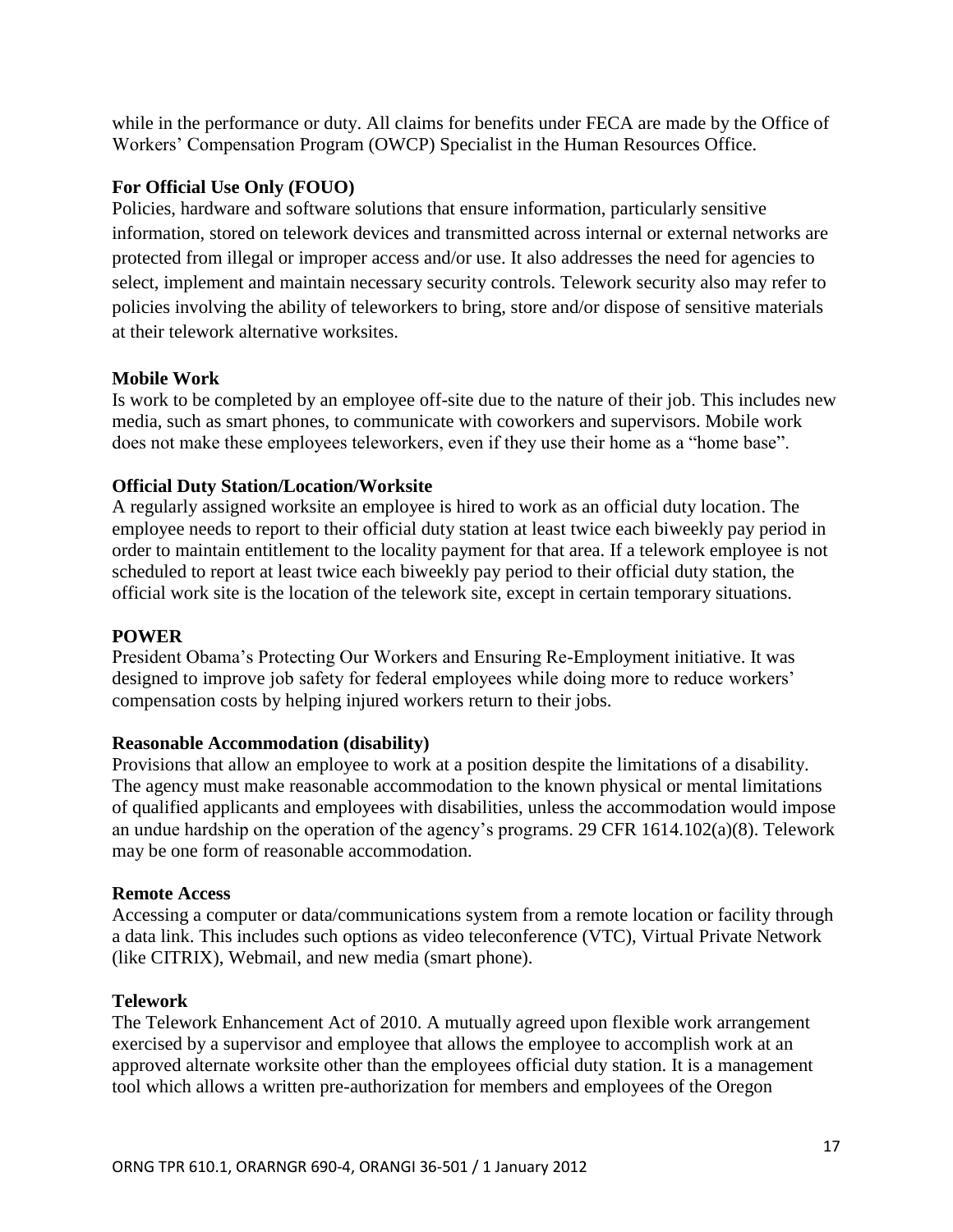National Guard to work in an official capacity for pay and/or points in a location other than their official duty location.

- **Routine/Regular Telework:** Telework that occurs as part of an ongoing, regular schedule.
- **Situational Telework:** Telework that is approved on a case-by-case basis, where the hours worked are not part of a previously approved, ongoing, regular telework schedule. Situational telework can occur during inclement weather or based on special work assignments or for other reasons.
- **Medical Telework:** Telework that occurs as a result of a medical reason that a doctor requires an employee to work from home and not their regular official duty location. The employee will provide documentation from the doctor that lists any approved activities/duties, any restrictions and time frames for limited duty status of the listed items.

## **Telework Agreement**

A written agreement, completed and signed by an employee and the appropriate official in the supervisory chain of command, that outlines terms and conditions of a mutually agreed upon telework agreement. This agreement is to remain in the employee's personnel file as well as a copy with the HR Telework Managing Official (TMO). The agency has the right to reassess the telework agreement based on needs.

## **Telework Data Call**

Statistics that OPM collects for its annual report to Congress. The Telework Enhancement Act mandates and expands some reporting requirements.

## **Telework Managing Officer (TMO)**

The TMO is the single accountable person responsible for the agency's telework program and must be a senior agency official with direct access to the head of the agency. The TMO is responsible for:

- The development, implementation and management of the agency's telework policy and program
- Advising agency leadership on telework issues
- Acting as a resource for managers and employees
- Serving as the primary agency point of contact for OPM on telework matters

## **Telework Security**

Policies, hardware and software solutions that ensure information, particularly sensitive information, stored on telework devices and transmitted across internal or external networks are protected from illegal or improper access and/or use. It also addresses the need for agencies to select, implement and maintain necessary security controls. Telework security also may refer to policies involving the ability of teleworkers to bring, store and/or dispose of sensitive materials at their telework alternative worksites.

## **Telework Training**